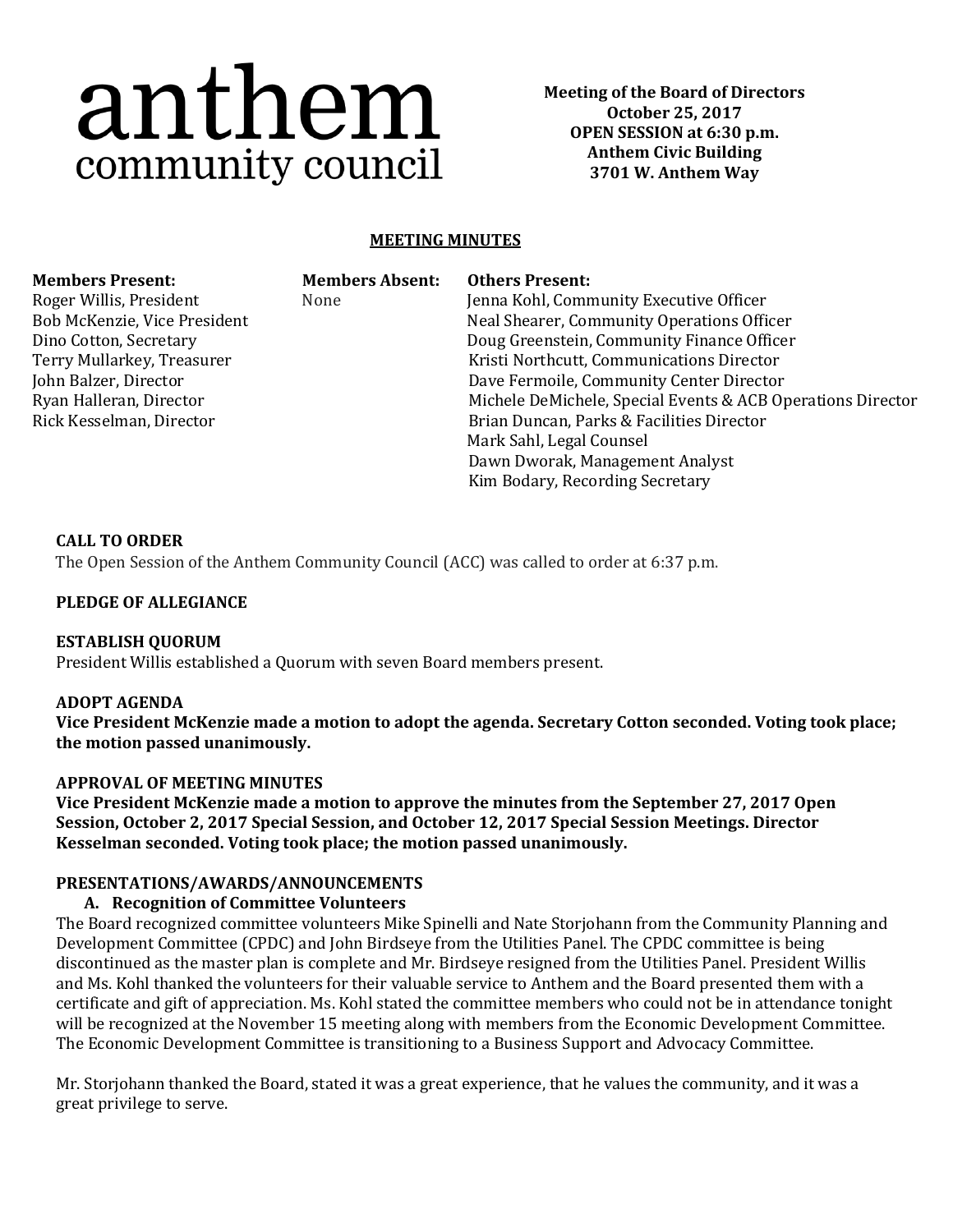Mr. Spinelli also thanked the Board and stated it was very interesting over the years to watch how Anthem has moved forward and is excited about the new projects coming up.

Mr. Birdseye thanked the Board and is looking forward to skiing more this winter.

# **STAFF REPORT**

Ms. Kohl summarized the staff report and shared the following:

- Oct. 27: Monster Ball, 6-8 p.m., Community Center
- Oct. 29: Farmers' Market resumes (Sundays), 9 a.m. -1 p.m., Community Park
- Nov. 15: ACC Board of Directors Meeting, 6:30 p.m., Civic Building
- Janitorial Contract. The provision of janitorial services for all ACC parks, facilities and special events is a large and challenging responsibility that requires considerable experience, expertise, mobility and flexibility. The ACC's contract with MJ Cleaning Company for janitorial services expires on July 25, 2018, after five years of service. As a practical necessity, in order to firm up the ACC's budget for janitorial services for the 2018 budget year and to maintain continuity of services through 2018, the contract with MJ is being extended approximately five months through December 31, 2018. During the first half of 2018, staff will assess whether to negotiate a contract extension with MJ beyond 2018, go out to bid for janitorial services or pursue a combination of in-house and contracted services. For any of these options, Board discussion and approval would be required at the appropriate time.
- *Budget-in-Brief:* Rather than a large, multi-page document, a more compact budget summary will be distributed this year. A full budget publication, with information from the ACC and HOAs, will be posted online.
- *Anthem Veterans Memorial.* The Veterans Day Ceremony is in final stages of planning. The event begins at 10 a.m. on Nov. 11 and will conclude at 11:11 a.m. Community Park upper parking lot access will be closed to the public on Nov. 10 to allow service vendors unhindered access for setup, and to keep the area secure. Security will be on site at the AVM from Nov. 10 at 5 p.m. through the conclusion of the ceremony on Nov. 11.
- The final paver installation for 2017 took place Oct. 12.
- *Fall Sports.* The Community Center Sports Dept. has had a great turn out for youth soccer, flag football, lacrosse and indoor volleyball. The cheerleading program has 11 girls registered, and they will be cheering at each of the flag football games on Wednesday nights. This is one of the largest teams the Community Center has had in recent years.
- *Open House.* Over 170 Anthem residents attended the Resident Appreciation Open House on Oct. 8, participating in free fitness programs, facility tours and attempts to climb the Rock Wall.
- *Dive Training*. MCSO will be conducting dive training in the Dive Well on Oct. 18, 19, 23, 25 and 26.
- *Entry Falls.* Resurfacing of the South Falls is complete; and the North side is underway. Resurfacing of the North Entry Falls will take approximately 3 to 4 weeks to complete.
- *Skate Park.* The fence was painted Oct. 16-17; the shade structure and the new benches will be installed and completed by mid-November.
- *Trip Hazards.* Sidewalks on ACC property are inspected on a regular basis for trip hazards. In the next few weeks, sidewalks in Paseo will be repaired or replaced by Maricopa County or the ACC, depending on the location of the sidewalk.
- Daisy Mountain Veterans Parade and Community Picnic is scheduled for Nov. 4 on Softball Field #4. Parade is from 10 a.m. to noon, and the picnic/activities are noon to 3:30 p.m. Festivities include live music, food vendors, family activities, cornhole tournament and beer garden. Community Park is blocked off with restricted access from 7 a.m. to noon due to the parade and Traffic Control Plan.
- The Go Green recycling event was held Oct. 7 with a great turnout. Vendors were well organized and very prepared for the undetermined number of visitors. The Traffic Control Plan, which limited parking lot entry, served us well as it helped keep the traffic moving.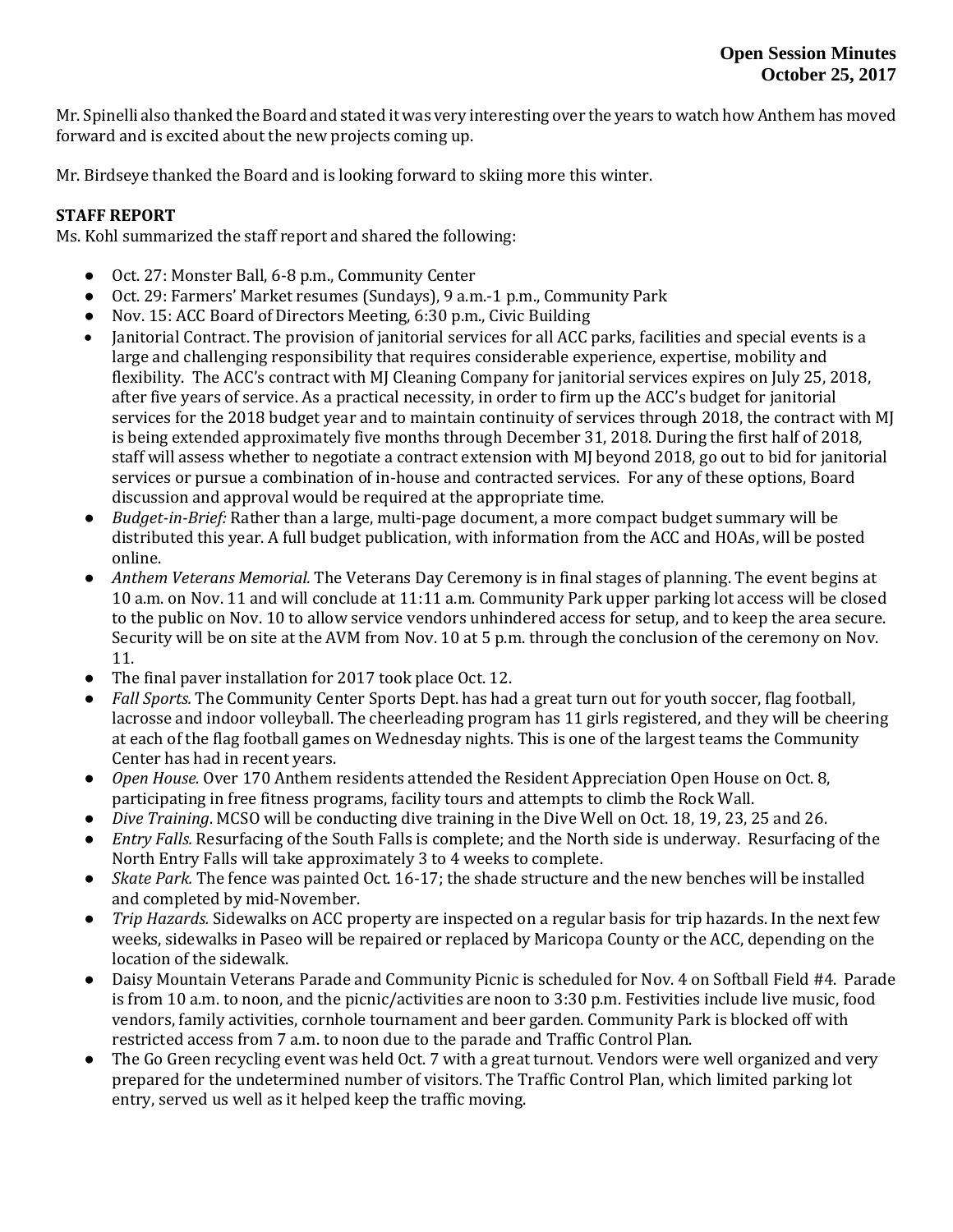Ms. Northcutt stated the Council received two grants for the Veterans Day ceremony in the amount of \$5,000 each from both the Safeway Foundation and Arizona Veterans Department of Veterans' Services. Ms. Northcutt thanked Marcus Petty, ACC Communications Specialist, for submitting these two grant applications.

## **FINANCIAL REPORT**

Mr. Greenstein summarized the Balance Sheet and Income Statement for the Board. He summarized the financial performance, fund balances, and collections activities. He noted that the ACC's monthly financial package has been upgraded to provide additional historical Balance Sheet information, graphs of operating and cost trends and summary variance reporting. As always, our full disclosure financial statements are posted to the OnlineAtAnthem website as part of the documents supporting this open meeting. We encourage all property owners to take the time to become familiar with our financial standing and results.

## **OPEN DISCUSSION:**

Tonya Piatt, resident, stated she is the president for Youth for Troops which is a nonprofit organization comprised of Anthem youths with the desire to educate and advocate for our veterans and military personnel. Youth for Troops has all kinds of service projects and tonight the group packaged over 300 boxes for our troops. Ms. Piatt further stated this is a great example of how communities, nonprofits and businesses work together, and she thanked the Daisy Mountain Veterans, Youth for Troops and Military Family Support Group for their help tonight. Ms. Piatt also thanked the ACC Council, Posse and Post Net for their support and stated they had a World War II Veteran and three Arizona Veterans Hall of Fame members in attendance tonight. Ms. Piatt shared that there will be a drive in the spring to collect American made products to ship out to the troops and she encouraged everyone to attend the parade and picnic on November 4, 2017.

Treasurer Mullarkey inquired how many volunteers showed up tonight and Ms. Piatt respond about 150 volunteers helped.

## **CONSENT AGENDA/ACCEPT COMMITTEE REPORTS:**

## **A. ACCEPT COMMITTEE REPORTS**

- 1) Fiscal and Resource Management Committee
	- a. July 19, 2017 Meeting Minutes
	- b. September 20, 2017 Meeting Minutes

**Vice President McKenzie made a motion to approve the FaRM minutes from July 19, 2017 and September 20, 2017. Treasurer Mullarkey seconded. Voting took place; the motion passed unanimously.**

## **DISCUSSION OF ITEMS REMOVED FROM THE CONSENT AGENDA: None**

## **COMMITTEE UPDATES AND ACTION ITEMS**

## **A. Utilities Panel - Consider Intervention in Water Rate Case**

President Willis stated the ACC would like to intervene in the EPCOR water rate case on behalf of Anthem residents. This case is similar to the wastewater rate case we just intervened in and this case would be represented by Ms. Kohl, President Willis and legal counsel if needed.

**Vice President McKenzie made a motion to approve Anthem Community Council intervening in the EPCOR water rate case and continue with representation for Anthem from CEO Kohl and President Willis. Director Balzer seconded. Voting took place; the motion passed unanimously with six votes and President Halleran recusing himself.**

## **OLD BUSINESS**

**A. Discuss Terms of Agreement with EPCOR for Water Hauling Station**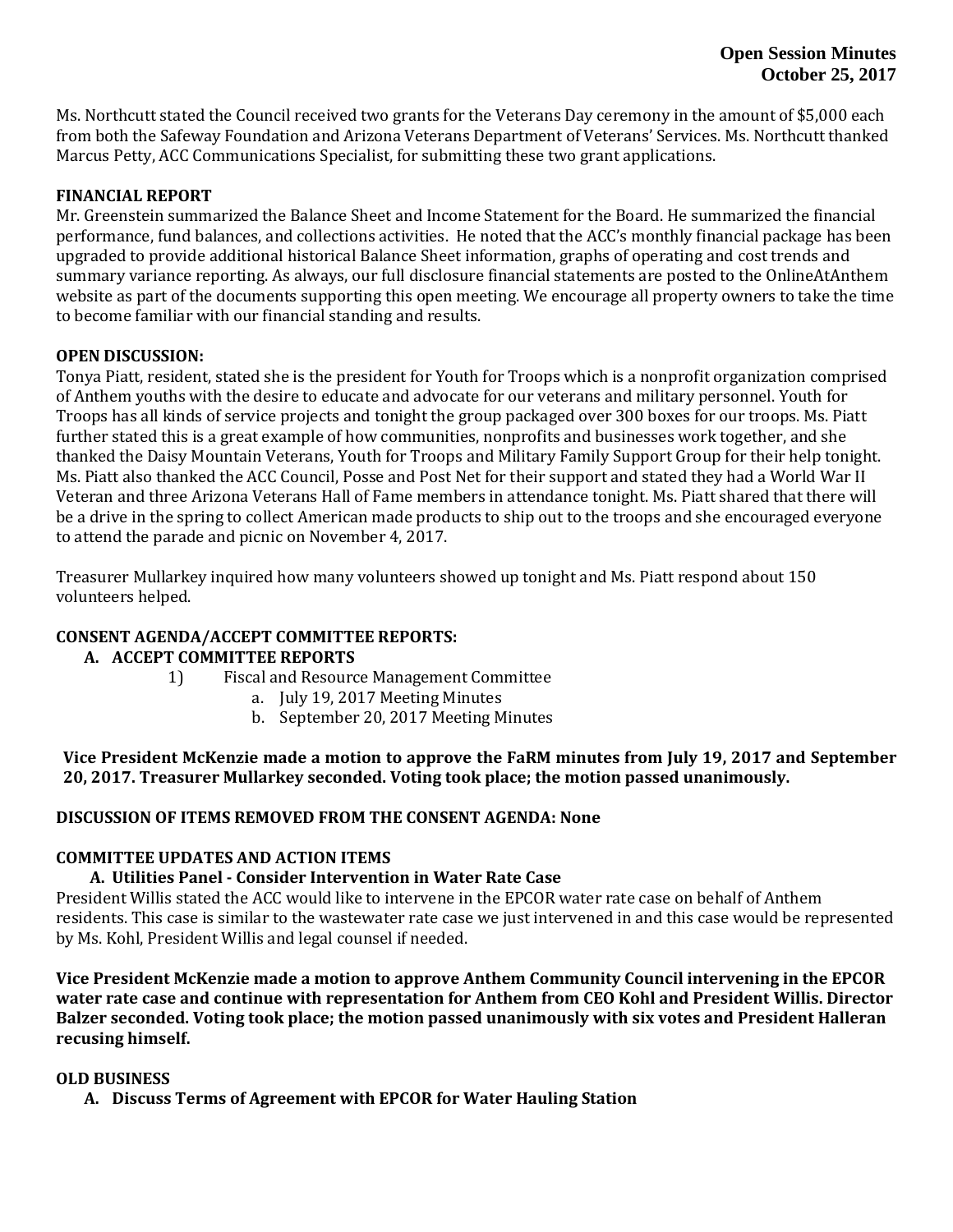Ms. Kohl stated at the Oct. 12 Special Board meeting, Troy Day, VP of Operations for EPCOR, approached the ACC Board with a request to purchase or lease ACC land located off of Desert Hills Drive for the purposes of installing a water hauling station. This station would serve primarily New River and Desert Hills residents who will no longer have access to City of Phoenix water when Phoenix terminates access on Dec. 31. At the meeting, the Board endorsed the project and directed staff to work with legal counsel and other stakeholders to develop a lease agreement that included certain parameters.

Since that time, ACC staff has had numerous discussions, including with Bill Gates, Maricopa County Supervisor; several representatives of EPCOR; Alan Muller of New River/Desert Hills Community Association; Phil Turner of Pulte; and Mark Sahl and Jonathan Ebertshauser of Carpenter Hazlewood. We've conducted site visits and identified preferred parcels for the location of the facility.

Ms. Kohl thanked to all those involved including ACC staff, EPCOR, Pulte, and ACC legal counsel.

Ms. Kohl stated the lease would be a twenty-year term with five-year renewal options and language includes restricting the water source, design review to mitigate any possible sound or other impact to the residents of Anthem and Desert Hills and any impacts to the Maricopa County trail on this property.

Ms. Kohl stated we need Board direction on option fee and rent and we've looked at comps for sales but not for leasing so the Board may wish to direct staff to look at these numbers.

President Willis stated EPCOR has been a great partner to the community in past projects such as Opportunity Way Park and we hope that we can come together with an agreement for the residents of Desert Hills and New River by the November 15 meeting.

Vice President McKenzie inquired why a twenty-year lease is requested and stated we should have a conversation with an auditing firm on the numbers. Mr. Day stated the main reason for a twenty-year lease is to recoup all costs for piping and construction of the water station and there are also depreciation schedules for all assets. Mr. Day further stated the five-year renewal option is because they believe this is a short-term fix and we aren't sure what the long-term fix is.

Director Balzer inquired on the lease rates and how it will affect what EPCOR will charge for water. Mr. Day responded that potentially it could, and that EPCOR estimated what the costs could be and included it as part of a proposed rate to the Arizona Corporation Commission. Director Balzer inquired if the rate could fluctuate up and down and Mr. Day stated the rates could go up but never down. Mr. Day further stated they did the best plan possible and are hoping to keep costs to water haulers similar to what they pay the City of Phoenix now.

Director Kesselman stated he has no issues helping our neighbors but it's becoming a bigger issue now and he's concerned about new development which will take more water from the requested 33-acre feet. Mr. Day stated the 33-acre feet is an estimate from current water haulers and he doesn't honesty know how much water will be needed. Mr. Day further stated he doesn't want to box in the 33 or 40-acre feet per year and understands the concern for new development; they did discuss patrolling who will be allowed to take water but the Corporation Commission may not approve that term. Mr. Day stated they could shorten hours and limit hauling to Monday through Saturday but that won't solve the long-term issue.

Director Kesselman inquired how a lesser term lease would affect EPCOR and Mr. Day stated EPCOR needs at least a twenty-year lease.

Director Balzer inquired if residents will be able to get their own water and Mr. Day stated yes but EPCOR will require accounts. Residents who qualify as customers will need a badge and their account will be closed if there are issues.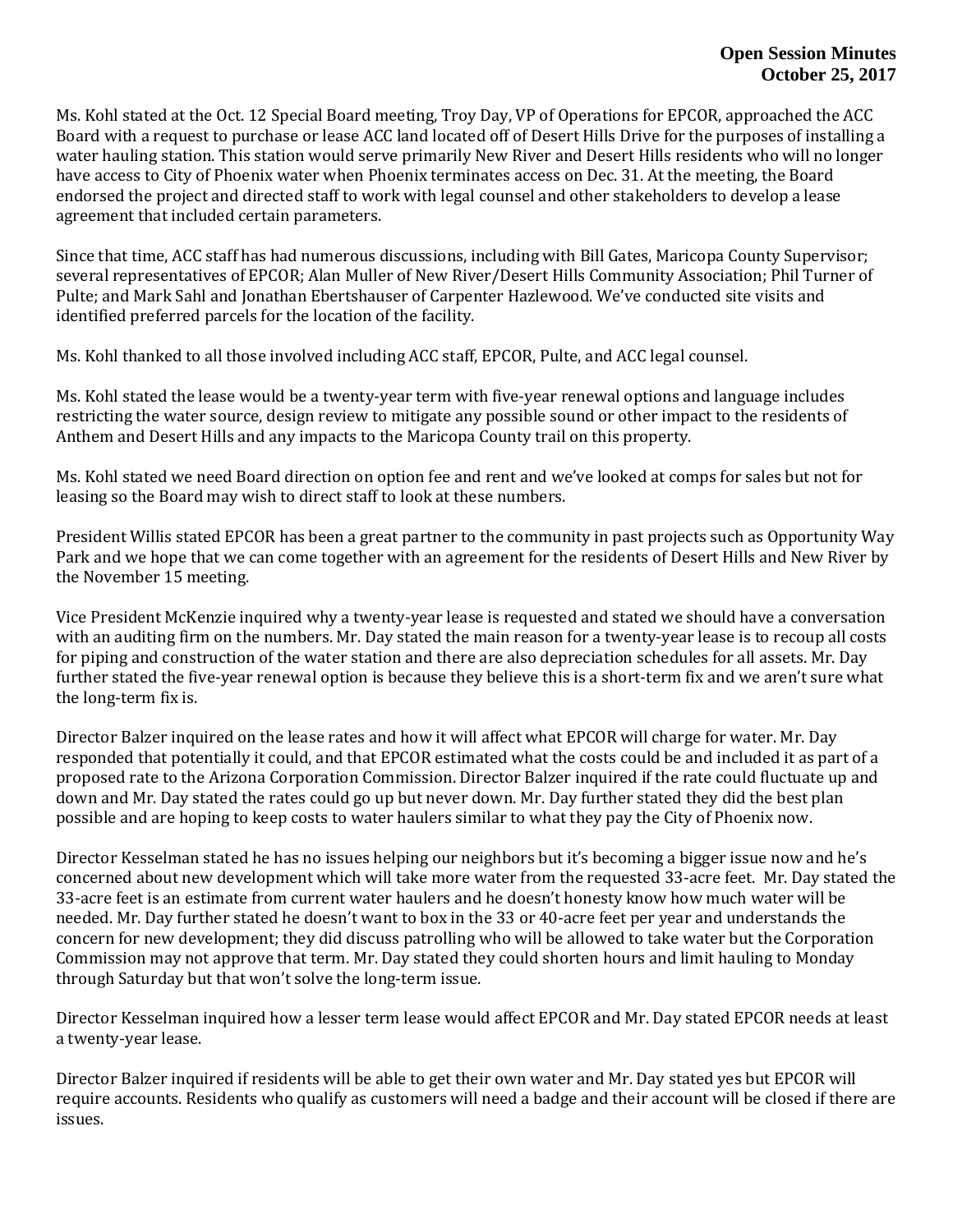Secretary Cotton stated we have no control of development and we should avoid "do not exceed" clauses on any documents.

Vice President McKenzie inquired on EPCOR's capital costs for the water station and Mr. Day answered approximately half a million; they don't know how long it will take to recoup the costs and what the depreciation rates will be. Vice President McKenzie further stated he still doesn't understand why it will take twenty years to recoup costs and Mr. Day stated once again it depends on depreciation rates and they are willing to do two or three two-year extensions instead of five-year renewals.

Treasurer Mullarkey inquired if EPCOR plans on doing any background checks and requirements on the water haulers and Mr. Day stated everyone will need to apply for an account, abide by all applicable laws and standards and submit a deposit. There will be no background checks done.

Treasurer Mullarkey stated we want New River and Desert Hills residents to pressure the state on the density issues. Treasurer Mullarkey inquired what other towns and cities charge water haulers and a resident thought it was about \$6 per 1000 gallons and water haulers pay about \$2000 in fees to the City of Phoenix each year.

Vice President McKenzie stated he wanted to let the residents know that we are going to do this deal, it's just a matter of how we get there.

Secretary Cotton suggested we change the language on section 2B of the lease to a bilateral term where both parties should come into agreement. Mr. Sahl stated we can if EPCOR is ok with this and Mr. Day stated we need assurance we'll have access to the land for at least twenty years and we could work through any extensions.

Director Kesselman inquired what would stop other water haulers from coming up here to take water from this station and Mr. Day stated they have it priced close to what the City of Phoenix charges and if there is a heavy demand, they will adjust those prices but there is no guarantee to keep others away. Mr. Day further stated it won't be economically feasible for other haulers to come up this way to get water.

President Willis summarized everyone's concerns which included short and long-term solutions, and how to address unconstrained growth.

The Board invited resident comment:

- Julie Elliott, New River resident and President of the No Water No Life New River and Desert Hills Community Group, stated the NR/DH community is hard at work on a plan to form a Domestic Water Improvement District (DWID). The group will be meeting with an attorney in early November to begin forming the District.
- Laurie Ricci, New River resident and President of the New River Incorporation Committee, stated she is looking into New River and Desert Hills becoming incorporated or forming a co-op or water district. They are very concerned for the long term and favor a shorter-term lease.
- Jim Slezak, New River resident, thanked the Board for their support and asked for no restrictions on times as many can haul their own water.
- Mike Andrews, resident, thanked the Board and EPCOR for their support and stated New River is a very water conscience community and everyone watches over each other. Mr. Andrews further stated residents do need water on Sundays and appreciates everything Anthem and EPCOR is doing.
- Angela Faber, New River resident, stated she spends approximately \$80 for water delivery and does this about 5 times per month and she just spent \$15,000 on a drilling for a new well.
- Debby Rypkema, New River resident, stated they are working hard on other solutions and have an email list of over 450 people and thanked EPCOR and the Council for their support.
- Ron Jerich, resident, stated we should set a limit on the water and limit it to the New River and Desert Hills residents only.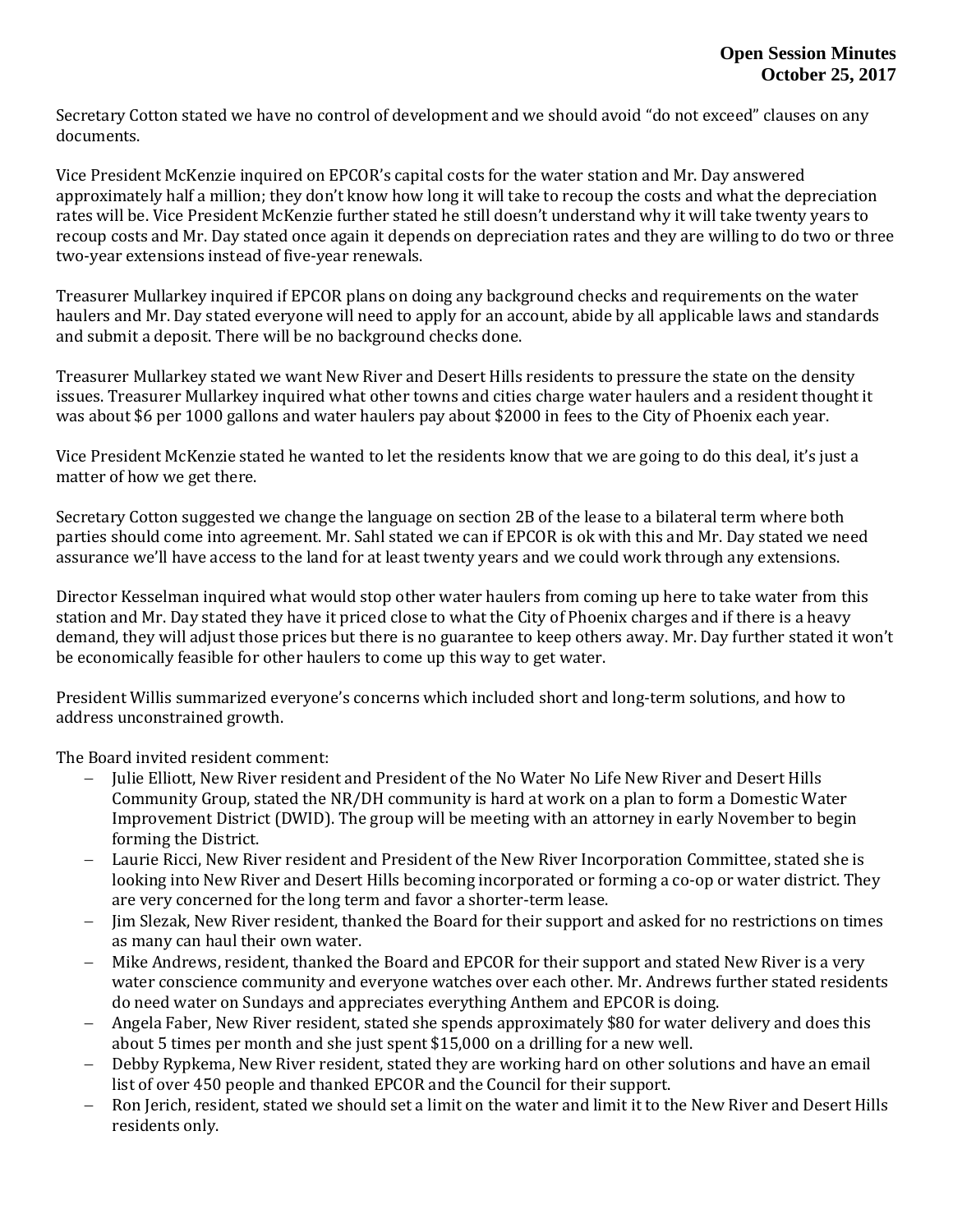President Willis inquired if establishing a water improvement district will help regulate subdivisions and Ms. Elliott stated no.

Vice President McKenzie inquired how long they would need to form a water district and Ms. Elliott stated the process, if done correctly, can take six months and there is no instant money or water rights but they can start working with different agencies.

Treasurer Mullarkey inquired if Ms. Elliott has reached out to Cave Creek for their assistance and Ms. Elliott stated there have been some discussions but no commitment.

Director Kesselman inquired if Ms. Elliott has any concerns on the terms of the contract and the impact to their community and Ms. Elliott stated they asked the City of Phoenix for bridge of time.

Ms. Elliott stated one concern is the limited hours which will restrict the number of loads for water haulers and limit their revenue. Director Kesselman further inquired on weekend issues and Ms. Elliott responded that some residents do need Sunday deliveries so it would be nice to have the station open seven days a week.

President Willis reiterated we are here to help and make it work, and will help with a longer-term solution. He expressed that it's encouraging to hear what residents are doing for the long-term solution.

Ms. Kohl stated the Board received a draft lease agreement with EPCOR and we will work to finalize something for the Board's consideration at the November 15 meeting. Ms. Kohl asked that the Board inform her of any additional comments prior to that meeting. Items which were discussed tonight include: water station operating hours and days which could have an impact to residents near the station, reasonable lease rate, length of agreement, site selection, and trail issues. Ms. Kohl further stated the ACC has been in discussions with Maricopa County Supervisor Bill Gates on the Maricopa County trail and other related issues.

Vice President McKenzie stated we need to reach out to our CPAs on reasonable rates of return on lease.

Treasurer Mullarkey stated the customers should be residents of New River and Desert Hills only and EPCOR should use existing water haulers.

Secretary Cotton stated to update the unilateral to bilateral agreement on item 2B.

Julie Elliott, New River resident, stated we should not limit the number of water haulers and President Willis stated this is an issue for EPCOR to deal with.

Terry Wild, New River resident, stated we should think about water usage seasonally and suggested hours be from dawn to dusk.

Greg Hudson, New River resident, inquired if a fire hydrant could be used until the station is built and President Willis stated we can't answer that right now.

President Willis stated he received an email from a county island in Happy Valley Estates that has the same issue and he would like to help them out as well with this proposed water station. Ms. Kohl stated the way the current agreement is written, it does not restrict where the water can be delivered to as we would have no way to monitor and enforce that.

**President Halleran recused himself from this discussion.**

 **B. Consider Approval of General Contractor for the Community Center Remodel Project**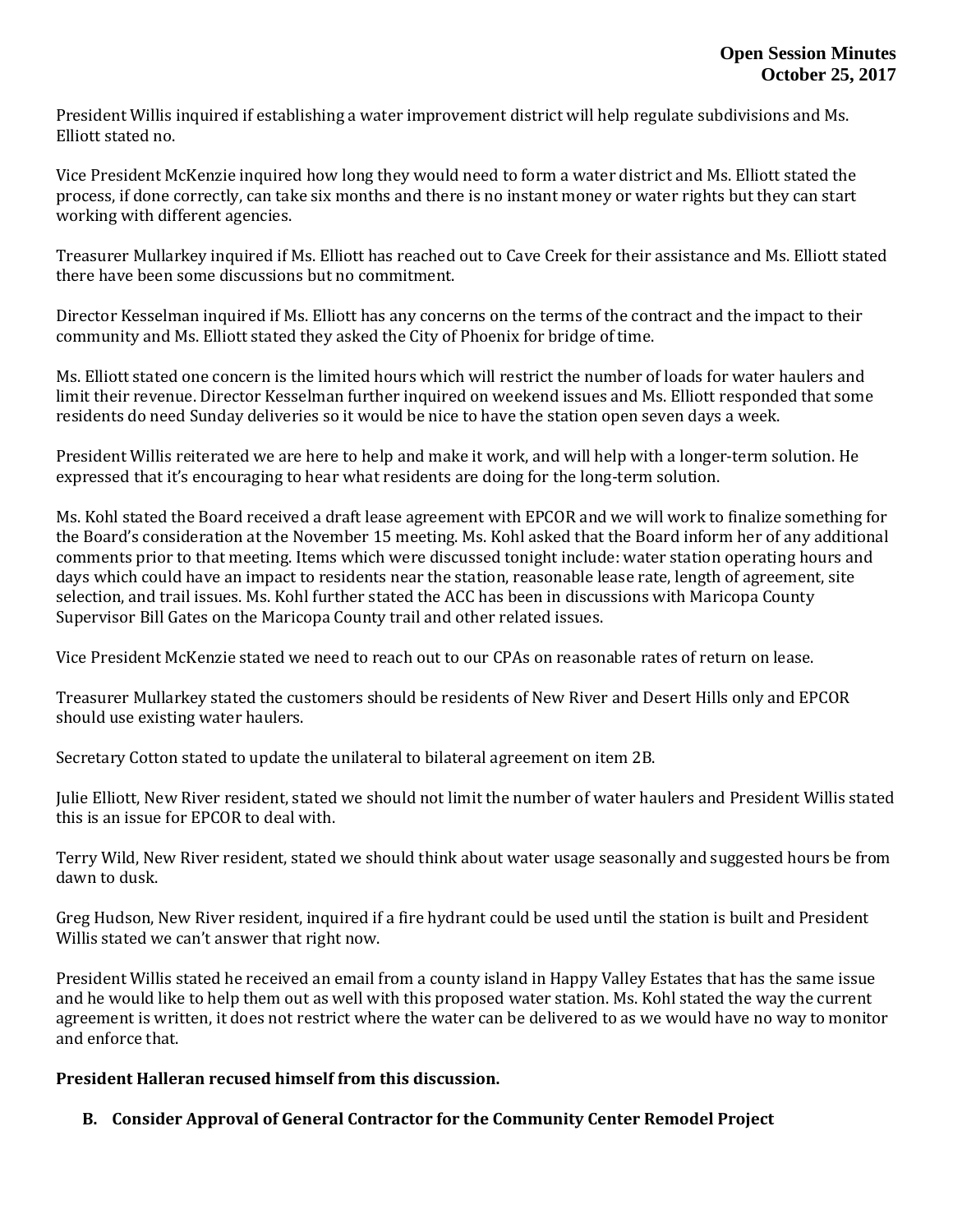Ms. Dworak updated the Board on the Community Center Remodel project, and stated that bid invitations for the remodel were sent to 14 general contractors and of those, 6 contractors were interested in reviewing the plans and attended the pre-bid meeting held on 8/25/17. On October 16, 2017, five bids were received.

Ms. Dworak further stated the project cost for construction has exceeded the architect's preliminary estimate prepared last February by approximately \$275,000. A few factors are contributing to this overage: project location, type of project and the current construction climate with manpower shortages.

Ms. Dworak stated the low bidder is Reliance Build, Inc. (RBI) who has completed many diverse projects in their 24 years and has a good reputation with repeat clients. Ms. Dworak further stated due to their complete bid, experienced project team and attention to detail, staff recommends that the Board authorize contract negotiations with RBI in order to refine the project line items and schedule and also research value engineering ideas to present to the Board for potential approval in November.

Treasurer Mullarkey stated the increase is a lot and asked that Ms. Dworak bring back some alternatives for cost reductions that may limit the scopes and Ms. Dworak stated yes, we can research cost savings but to keep in mind it can cost more money down the road if we split this into two projects.

Ms. Kohl suggested we list items out in a menu format so the Board can see what the cost implications are for certain components of the scope and then the Board can make a decision whether or not to include those going forward.

Director Balzer inquired if the changes requested by the instructors were in this budget and Ms. Dworak stated no, that staff and RBI would discuss solutions to those requested changes.

Secretary Cotton stated he is in agreement with Treasurer Mullarkey and would like to see the menu.

Director Halleran stated he feels uneasy at this point as we've been discussing this for a few years and now costs are almost fifty percent more but he agrees on seeing a menu as well to look at ways of reducing costs.

Mr. Shearer stated there is a \$235,000 uptick in the enhancement fund balance at the end of the third quarter from what was forecasted and we are still estimating that the minimum balance in the enhancement fund will be around around \$300,000as we move towards the completion of the other master plan projects.

Director Halleran inquired if this affects the timing of other projects and Mr. Shearer stated there are no changes to the approved master plan schedule but it does extend the Community Center project out about a few months.

Seth Nichols, resident and yoga instructor, asked that the Board postpone this until there are more discussions and input from instructors and residents.

**Vice President McKenzie made a motion approve to proceed with contract negotiations for the community center remodel project with RBI in order to refine the project line items and schedule and research value engineering ideas, and to bring back a final contract award recommendation to the Board at a future meeting. Treasurer Mullarkey seconded. Voting took place; the motion passed unanimously.**

## **NEW BUSINESS**

**A. Consider Adoption of the Board's 2017-2018 Strategic Priorities and Core Services Definition** Ms. Kohl stated the Board met to conduct its annual strategic planning session and discussed the need to define the core services of the ACC. Ms. Kohl further stated the core services and programs are, by definition, the top priority of the Anthem Community Council (ACC). In general, the ACC's core services relate to maintenance, preservation and enhancement of Anthem's common assets, amenities and infrastructure. The ACC endeavors to provide core services in a manner that ensures fiscal stability and sustains and/or improves the quality of life for Anthem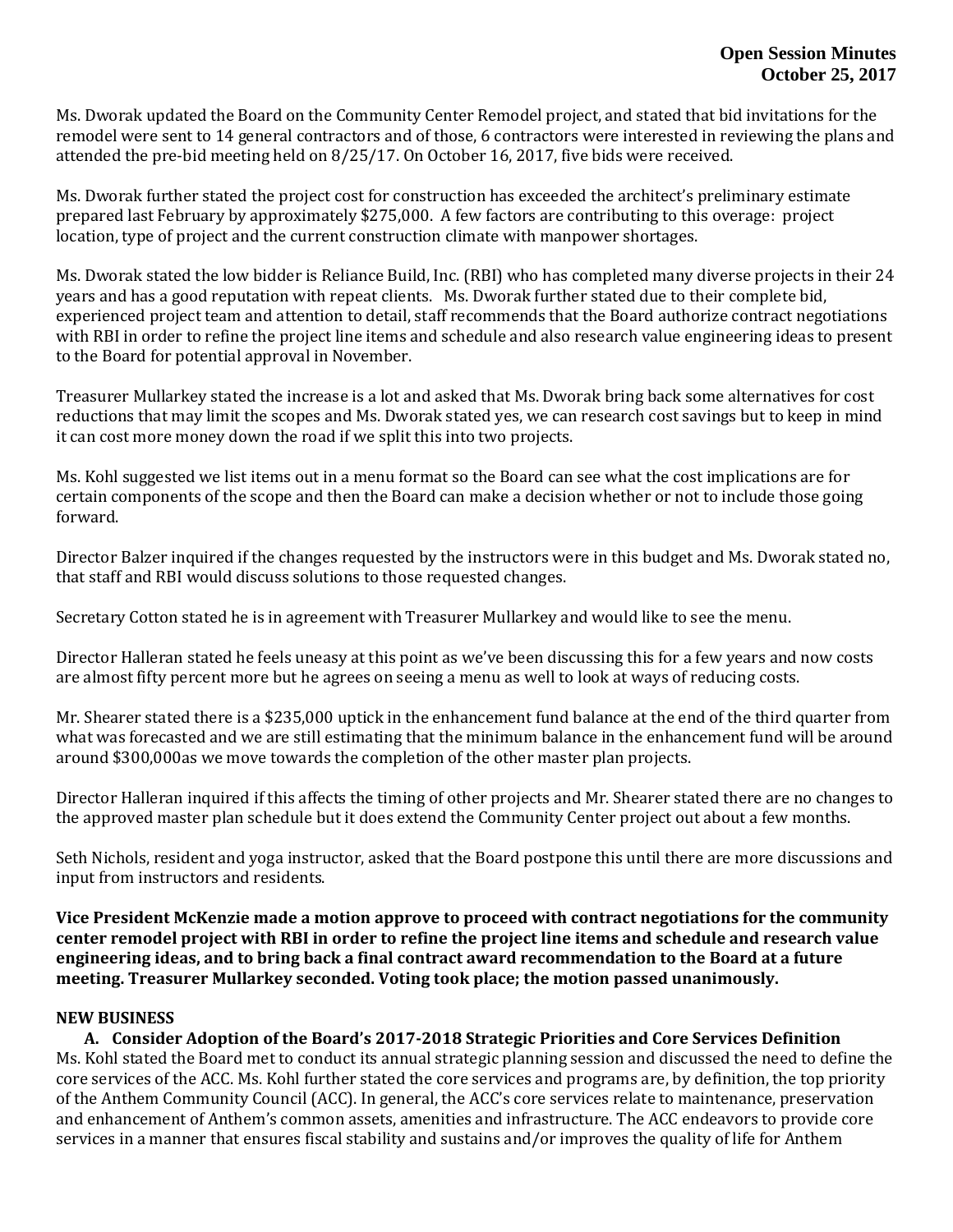residents. This definition is intended to be static; while it should be reviewed annually, changes should be minimal and should reflect the evolving needs of the community and the role of the ACC.

Director Kesselman stated the core services definition is too generalized and asked that next time, it be narrowed down. Treasurer Mullarkey suggested moving all secondary services to a separate page.

Vice President McKenzie stated he's in agreement with Director Kesselman and Treasurer Mullarkey and thanked Ms. Kohl for doing a great job. Vice President McKenzie further stated that the core services should be shortened and he will volunteer to work on an updated document to try and get it on one page if possible.

President Willis stated staff did a great job on this and we see that they are extremely busy doing many things so we need to be cognizant of this moving forward.

Ms. Kohl stated if she removes all of the background material on the first and second pages, the list of core services is one page so we will restructure the format if this is approved.

Director Halleran stated if this is too generalized, then it's the Board fault as we had a lot of time to discuss this and staff did a great job.

**Vice President McKenzie made a motion to approve adoption of the board-developed strategic priorities for the Anthem Community Council for 2017-2018 and core services definition. Director Kesselman seconded. Voting took place; the motion passed unanimously.**

**B. Consider Approval of Resolution 2017-R-9, Approving the Anthem Community Council 2018 Operating Budget**

Ms. Kohl stated ACC staff presented a 2018 Operating Fund budget that is balanced and does not include an increase in assessments. The Board and the Fiscal and Resource Management Committee have reviewed the budget, including at a public meeting on Oct. 2.

Ms. Kohl stated due to increased costs in many of the above areas, we had to trim over \$515,000 in 2018 budget requests in order to reach balanced. Factors that necessitate consideration of a potential assessment increase in 2019 include trends and impacts described in the budget memo, the anticipated increased obligation to fund the Reserve, the upcoming fee study, and increased maintenance costs.

President Willis thanked the staff for all of their hard work on the budget.

# **Vice President McKenzie made a motion to approve Resolution 2017-R-9, approving the Anthem Community Council 2018 Operating Budget. Director Halleran seconded.**

## **Director Balzer recommended an amendment to the motion that an assessment increase of \$3.00 per month start in 2018 which would be allocated to the Reserve Fund to begin to bolster that to where it's expected to be needed in 2019 and thereafter. Vice President McKenzie seconded.** Discussion ensued.

Director Halleran inquired where Director Kesselman came up with the \$3 per month and Director Kesselman stated it's somewhat arbitrary and is roughly three to four percent of our dues.

Director Kesselman stated he sees no harm in starting the increase in 2018 and Director Halleran stated he disagrees as we discussed this last month and it was noted we would not be proposing an increase in 2018. Director Halleran further stated residents in attendance at last month's meeting heard this and Director Halleran stated he also informed residents we would not be doing assessment increases in 2018.

Director Halleran stated without a concrete reason we should go forward with what what's been proposed by staff and start early discussions of the assessment increase next year.